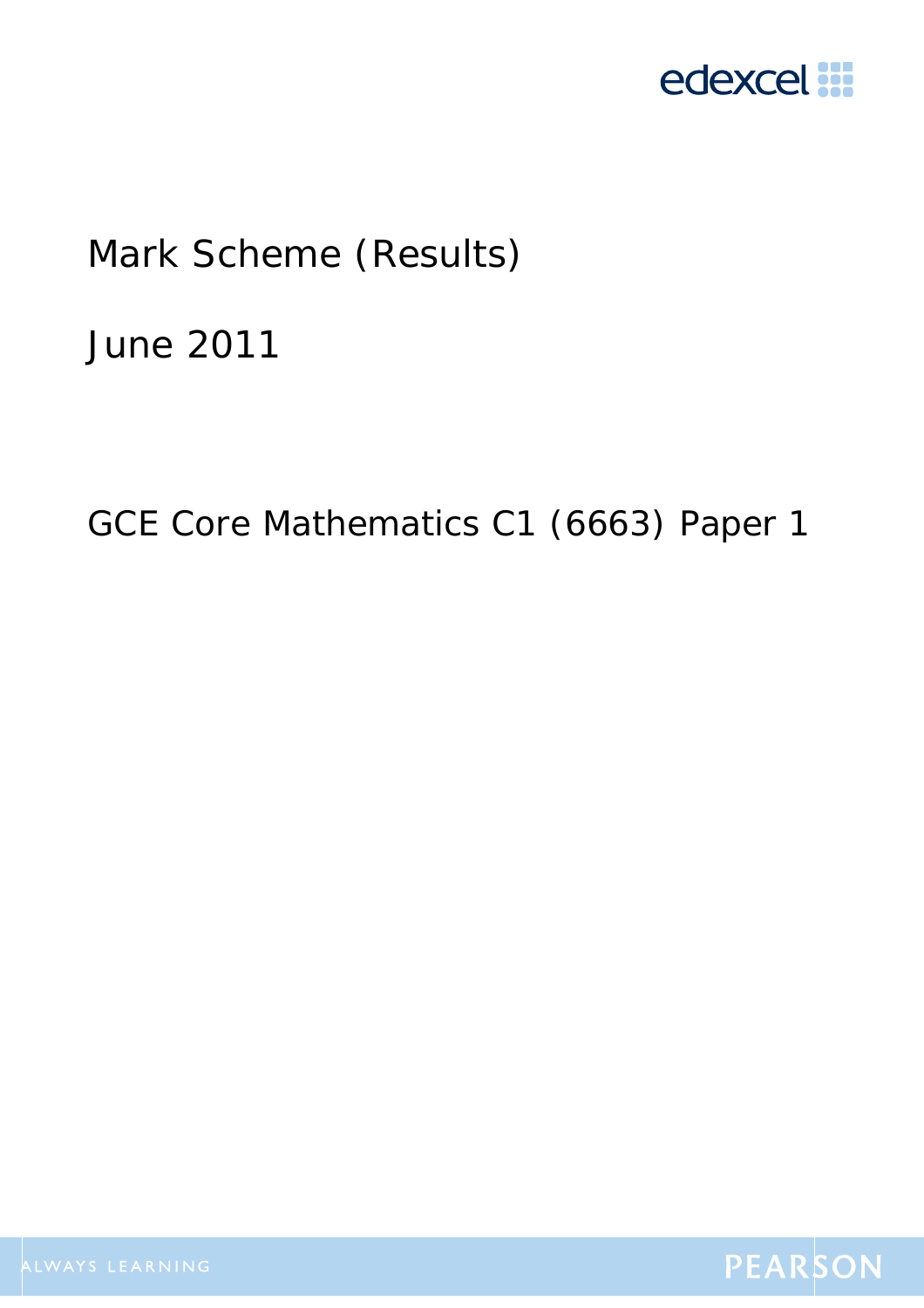Edexcel is one of the leading examining and awarding bodies in the UK and throughout the world. We provide a wide range of qualifications including academic, vocational, occupational and specific programmes for employers.

Through a network of UK and overseas offices, Edexcel's centres receive the support they need to help them deliver their education and training programmes to learners.

For further information, please call our GCE line on 0844 576 0025, our GCSE team on 0844 576 0027, or visit our website at www.edexcel.com.

If you have any subject specific questions about the content of this Examiners' Report that require the help of a subject specialist, you may find our **Ask The Expert** email service helpful.

Ask The Expert can be accessed online at the following link: http://www.edexcel.com/Aboutus/contact-us/

June 2011 Publications Code UA027654 All the material in this publication is copyright © Edexcel Ltd 2011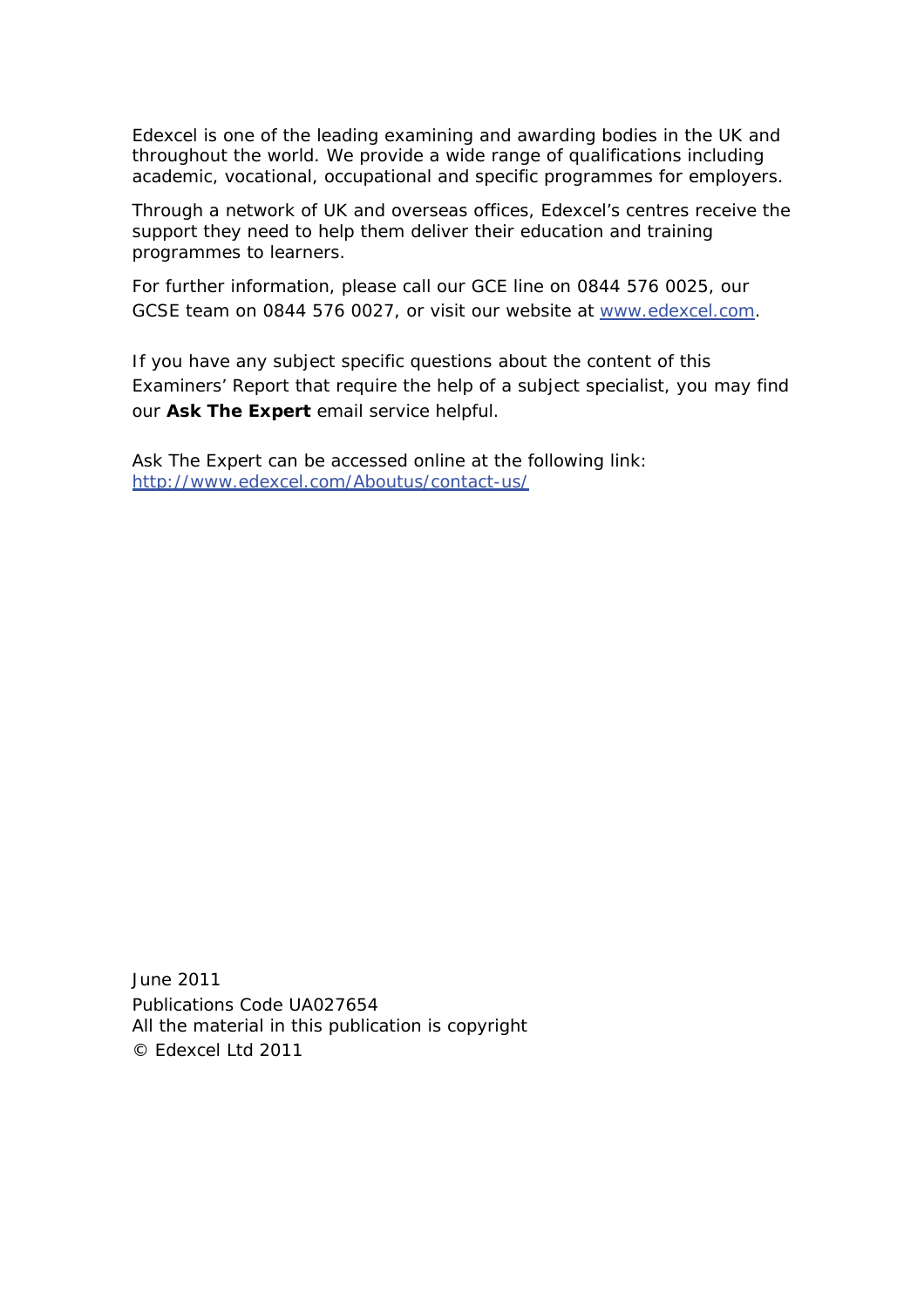

## **EDEXCEL GCE MATHEMATICS**

## **General Instructions for Marking**

- 1. The total number of marks for the paper is 75.
- 2. The Edexcel Mathematics mark schemes use the following types of marks:
	- **M** marks: method marks are awarded for 'knowing a method and attempting to apply it', unless otherwise indicated.
	- **A** marks: Accuracy marks can only be awarded if the relevant method (M) marks have been earned.
	- **B** marks are unconditional accuracy marks (independent of M marks)
	- Marks should not be subdivided.
- 3. Abbreviations

These are some of the traditional marking abbreviations that will appear in the mark schemes and can be used if you are using the annotation facility on ePEN.

- $\bullet$  bod benefit of doubt
- $\bullet$  ft follow through
- the symbol  $\hat{\text{will}}$  be used for correct ft
- cao correct answer only
- cso correct solution only. There must be no errors in this part of the question to obtain this mark
- $\bullet$  isw ignore subsequent working
- awrt answers which round to
- SC: special case
- oe or equivalent (and appropriate)
- $\bullet$  dep dependent
- $\bullet$  independent
- dp decimal places
- sf significant figures
- $\star$  The answer is printed on the paper
- $\bullet\quad \Box$  The second mark is dependent on gaining the first mark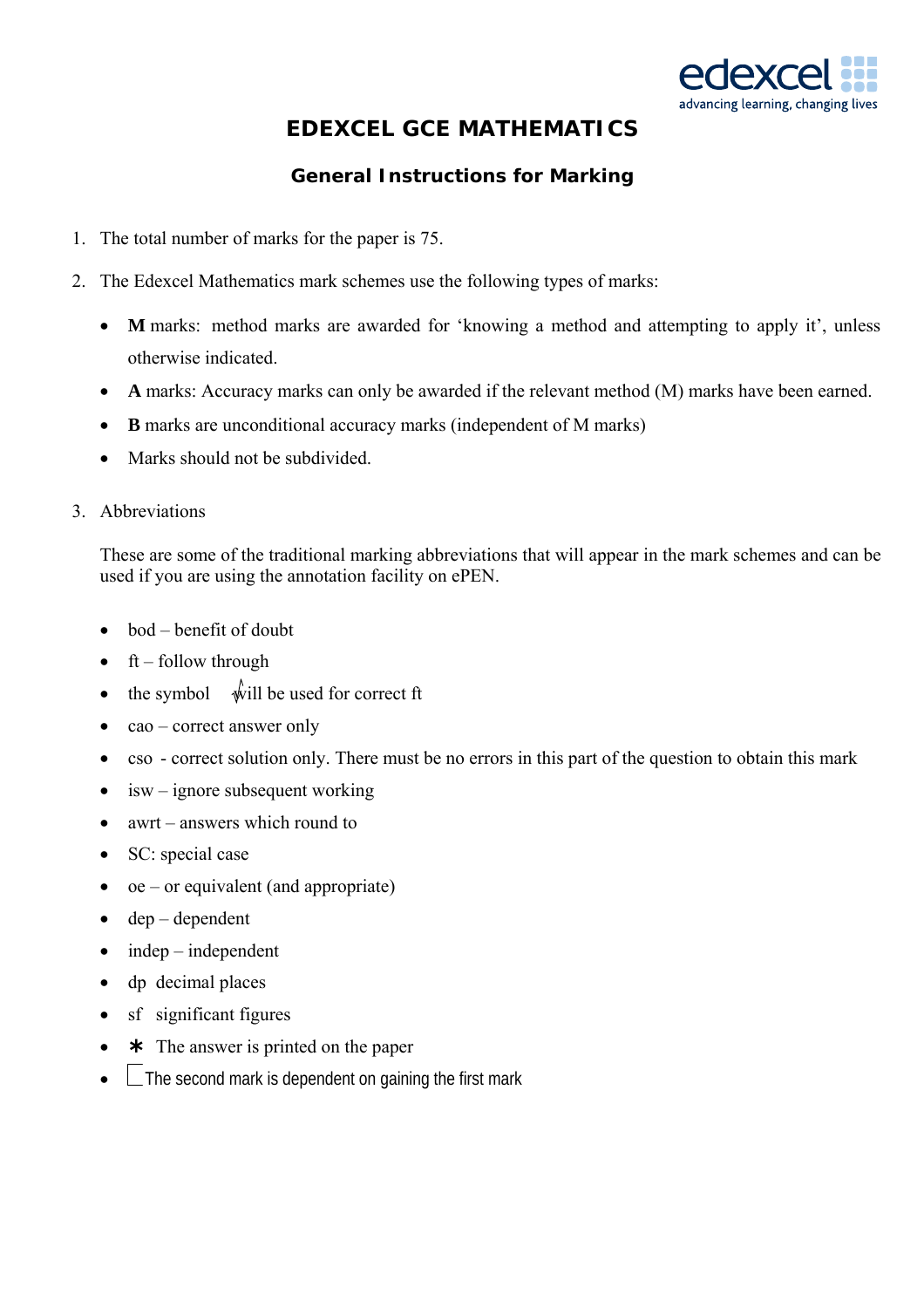

| <b>June 2011</b>                |
|---------------------------------|
| <b>Core Mathematics C1 6663</b> |
| <b>Mark Scheme</b>              |

| Question<br>Number | Scheme                                                                                                                                                                             | Marks          |
|--------------------|------------------------------------------------------------------------------------------------------------------------------------------------------------------------------------|----------------|
| 1.<br>(a)          | 5<br>(or $\pm 5$ )                                                                                                                                                                 | B1<br>(1)      |
| (b)                | $25^{\frac{3}{2}} = \frac{1}{25^{\frac{3}{2}}}$ or $25^{\frac{3}{2}} = 125$ or better<br>$\frac{1}{125}$ or 0.008 (or $\pm \frac{1}{125}$ )                                        | M1             |
|                    |                                                                                                                                                                                    | A <sub>1</sub> |
|                    |                                                                                                                                                                                    | (2)<br>3       |
|                    | <b>Notes</b>                                                                                                                                                                       |                |
|                    | (a) Give B1 for 5 or $\pm$ 5 Anything else is B0 (including just -5)                                                                                                               |                |
|                    | (b) M: Requires reciprocal OR $25^{\frac{3}{2}} = 125$<br>Accept $\frac{1}{5^3}, \frac{1}{\sqrt{15625}}, \frac{1}{25\times5}, \frac{1}{25\sqrt{25}}, \frac{1}{\sqrt{25^3}}$ for M1 |                |
|                    | Correct answer with no working (or notation errors in working) scores both marks i.e. M1 A1<br>M1A0 for - $\frac{1}{125}$ without + $\frac{1}{125}$                                |                |
|                    |                                                                                                                                                                                    |                |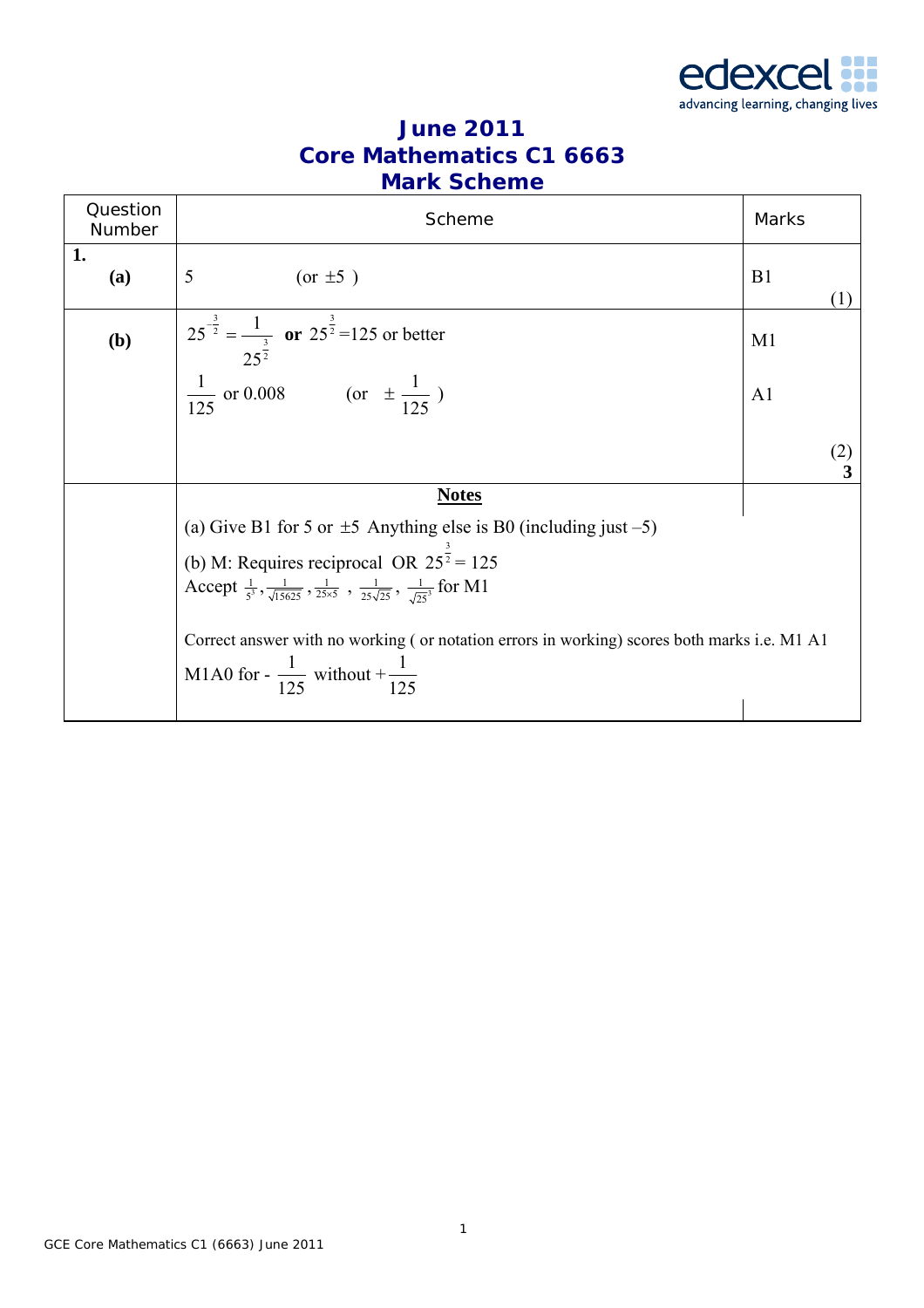

| Question<br>Number | Scheme                                                                                                                                                                                                                                                                                                                                                                                                                                                                                                                                                                                                                                                                                                                                                                                                                                                            | <b>Marks</b>                      |
|--------------------|-------------------------------------------------------------------------------------------------------------------------------------------------------------------------------------------------------------------------------------------------------------------------------------------------------------------------------------------------------------------------------------------------------------------------------------------------------------------------------------------------------------------------------------------------------------------------------------------------------------------------------------------------------------------------------------------------------------------------------------------------------------------------------------------------------------------------------------------------------------------|-----------------------------------|
| 2.<br>(a)          | $\frac{dy}{dx} = 10x^4 - 3x^{-4}$ or $10x^4 - \frac{3}{x^4}$                                                                                                                                                                                                                                                                                                                                                                                                                                                                                                                                                                                                                                                                                                                                                                                                      | M1 A1 A1<br>(3)                   |
| (b)                | $\left(\int$ = $\frac{2x^6}{6}$ + 7x + $\frac{x^{-2}}{-2}$ = $\frac{x^6}{3}$ + 7x - $\frac{x^{-2}}{2}$<br>$+ C$                                                                                                                                                                                                                                                                                                                                                                                                                                                                                                                                                                                                                                                                                                                                                   | <b>M1 A1 A1</b><br>B1<br>(4)<br>7 |
|                    | <b>Notes</b><br>(a) M1: Attempt to differentiate $x^n \to x^{n-1}$ (for any of the 3 terms)<br>i.e. $ax^4$ or $ax^{-4}$ , where a is any non-zero constant or<br>the 7 differentiated to give 0 is sufficient evidence for M1<br>$1st$ A1: One correct (non-zero) term, possibly unsimplified.<br>$2nd$ A1: Fully correct simplified answer.<br>(b) M1: Attempt to integrate $x^n \to x^{n+1}$<br>(i.e. $ax^6$ or $ax$ or $ax^{-2}$ , where a is any non-zero constant).<br>1 <sup>st</sup> A1: Two correct terms, possibly unsimplified.<br>$2nd$ A1: All three terms correct and <b>simplified</b> .<br>Allow correct equivalents to printed answer, e.g. $\frac{x^6}{3} + 7x - \frac{1}{2x^2}$ or $\frac{1}{3}x^6 + 7x - \frac{1}{2}x^{-2}$<br>Allow $\frac{1x^6}{3}$ or $7x^1$<br>$B1: + C$ appearing at any stage in part (b) (independent of previous work) |                                   |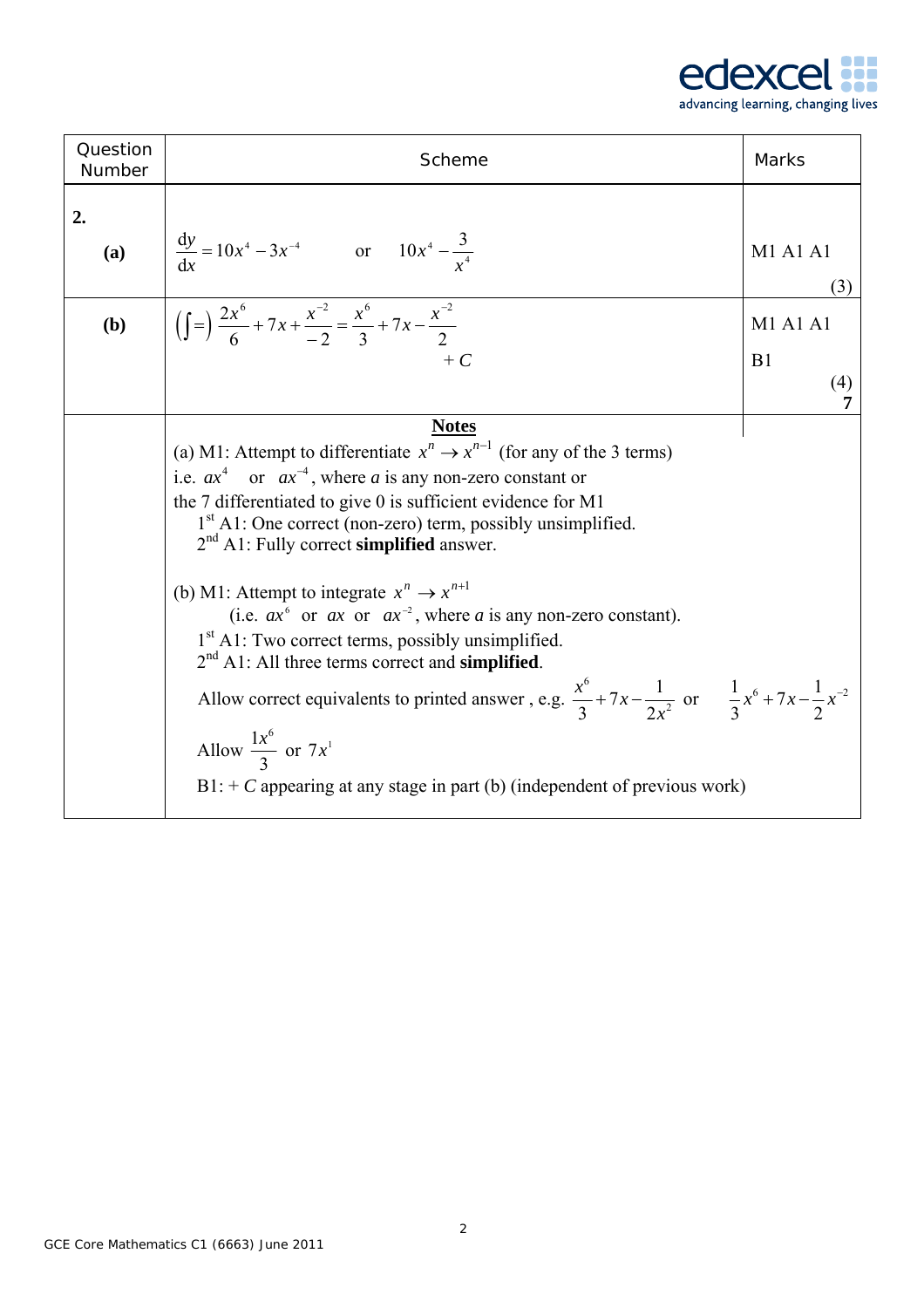

| Question<br>Number | Scheme                                                                                                                                                                                                                                                                                                                                                                                                                                                                                                                                     | Marks                 |
|--------------------|--------------------------------------------------------------------------------------------------------------------------------------------------------------------------------------------------------------------------------------------------------------------------------------------------------------------------------------------------------------------------------------------------------------------------------------------------------------------------------------------------------------------------------------------|-----------------------|
| 3.                 | Mid-point of $PQ$ is (4, 3)                                                                                                                                                                                                                                                                                                                                                                                                                                                                                                                | B <sub>1</sub>        |
|                    | PQ. $m = \frac{0-6}{9-(-1)}$ , $\left(=-\frac{3}{5}\right)$                                                                                                                                                                                                                                                                                                                                                                                                                                                                                | B1                    |
|                    | Gradient perpendicular to $PQ = -\frac{1}{m} \left( = \frac{5}{3} \right)$                                                                                                                                                                                                                                                                                                                                                                                                                                                                 | M1                    |
|                    | $y-3=\frac{5}{3}(x-4)$                                                                                                                                                                                                                                                                                                                                                                                                                                                                                                                     | M1                    |
|                    | $5x-3y-11=0$ or $3y-5x+11=0$ or multiples e.g. $10x-6y-22=0$                                                                                                                                                                                                                                                                                                                                                                                                                                                                               | A <sub>1</sub><br>(5) |
|                    | <b>Notes</b>                                                                                                                                                                                                                                                                                                                                                                                                                                                                                                                               |                       |
|                    | B1: correct midpoint.<br>B1: correct numerical expression for gradient – need not be simplified<br>$1st$ M: Negative reciprocal of their numerical value for <i>m</i><br>$2nd$ M: Equation of a line through their (4, 3) with any gradient except 0 or $\infty$ .<br>If the 4 and 3 are the wrong way round the $2nd$ M mark can still be given if a correct<br>formula (e.g. $y - y_1 = m(x - x_1)$ ) is seen, otherwise M0.<br>If (4, 3) is substituted into $y = mx + c$ to find c, the 2 <sup>nd</sup> M mark is for attempting this. |                       |
|                    | A1: Requires integer form with an $=$ zero (see examples above)                                                                                                                                                                                                                                                                                                                                                                                                                                                                            |                       |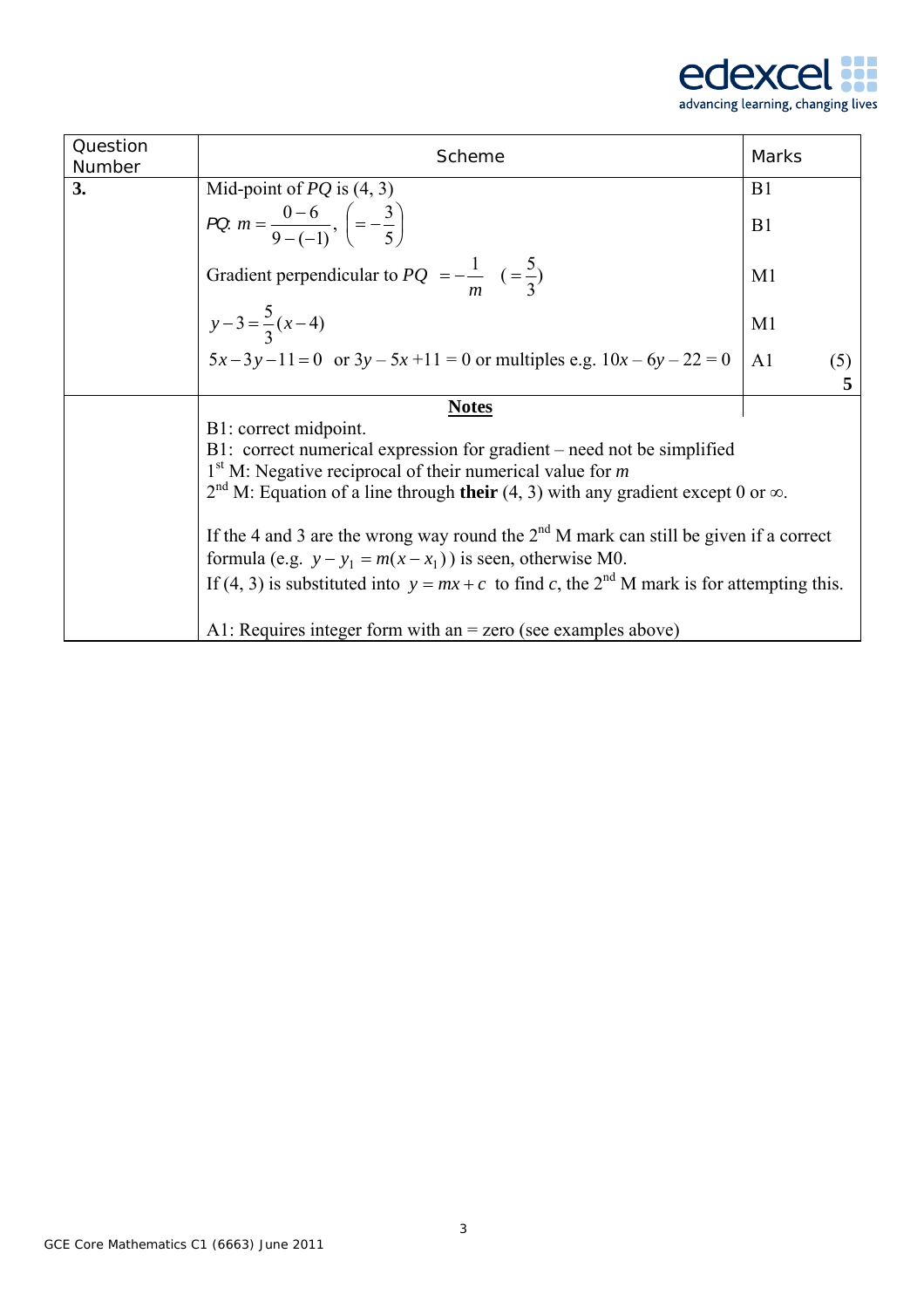

| Question<br>Number |                                                                                                                          | Scheme                                                                                         | Marks          |  |  |
|--------------------|--------------------------------------------------------------------------------------------------------------------------|------------------------------------------------------------------------------------------------|----------------|--|--|
| 4.                 |                                                                                                                          |                                                                                                |                |  |  |
|                    | Either                                                                                                                   | <b>Or</b>                                                                                      |                |  |  |
|                    | $y^2 = 4 - 4x + x^2$                                                                                                     | $x^2 = 4 - 4y + y^2$                                                                           | M1             |  |  |
|                    | or $4(2-x)^2 - x^2 = 11$ or $4y^2 - (2-y)^2 = 11$                                                                        | $4(4-4x+x^2)-x^2=11$<br>$4y^2-(4-4y+y^2)=11$                                                   | M <sub>1</sub> |  |  |
|                    | $3x^2-16x+5=0$                                                                                                           | $3y^2 + 4y - 15 = 0$<br>Correct 3 terms                                                        | A <sub>1</sub> |  |  |
|                    |                                                                                                                          | $(3x-1)(x-5) = 0$ , $x =  $ $(3y-5)(y+3) = 0$ , $y = $                                         | M <sub>1</sub> |  |  |
|                    | $x = \frac{1}{3}$ $x = 5$                                                                                                | $y = \frac{5}{3}$ $y = -3$                                                                     | A <sub>1</sub> |  |  |
|                    | $y = \frac{5}{3}$ $y = -3$                                                                                               | $x = \frac{1}{3} \quad x = 5$                                                                  | <b>M1 A1</b>   |  |  |
|                    |                                                                                                                          |                                                                                                | (7)            |  |  |
|                    |                                                                                                                          | <b>Notes</b><br>1 <sup>st</sup> M: Squaring to give 3 or 4 terms (need a middle term)          |                |  |  |
|                    | $2nd$ M: Substitute to give quadratic in one variable (may have just two terms)                                          |                                                                                                |                |  |  |
|                    | $3rd$ M: Attempt to solve a 3 term quadratic.                                                                            |                                                                                                |                |  |  |
|                    | $4th$ M: Attempt to find at least one y value (or x value). (The second variable)                                        |                                                                                                |                |  |  |
|                    | This will be by substitution or by starting again.                                                                       |                                                                                                |                |  |  |
|                    | to score M1 M1A1 M1 A0 M1 A0.                                                                                            | If y solutions are given as x values, or vice-versa, penalise accuracy, so that it is possible |                |  |  |
|                    | "Non-algebraic" solutions:                                                                                               |                                                                                                |                |  |  |
|                    |                                                                                                                          | No working, and only one correct solution pair found (e.g. $x = 5$ , $y = -3$ ):               |                |  |  |
|                    | M0 M0 A0 M1 A0 M1 A0<br>No working, and both correct solution pairs found, but not demonstrated:<br>M0 M0 A0 M1 A1 M1 A1 |                                                                                                |                |  |  |
|                    | review)                                                                                                                  | Both correct solution pairs found, and demonstrated: Full marks are possible (send to          |                |  |  |
|                    |                                                                                                                          |                                                                                                |                |  |  |
|                    |                                                                                                                          |                                                                                                |                |  |  |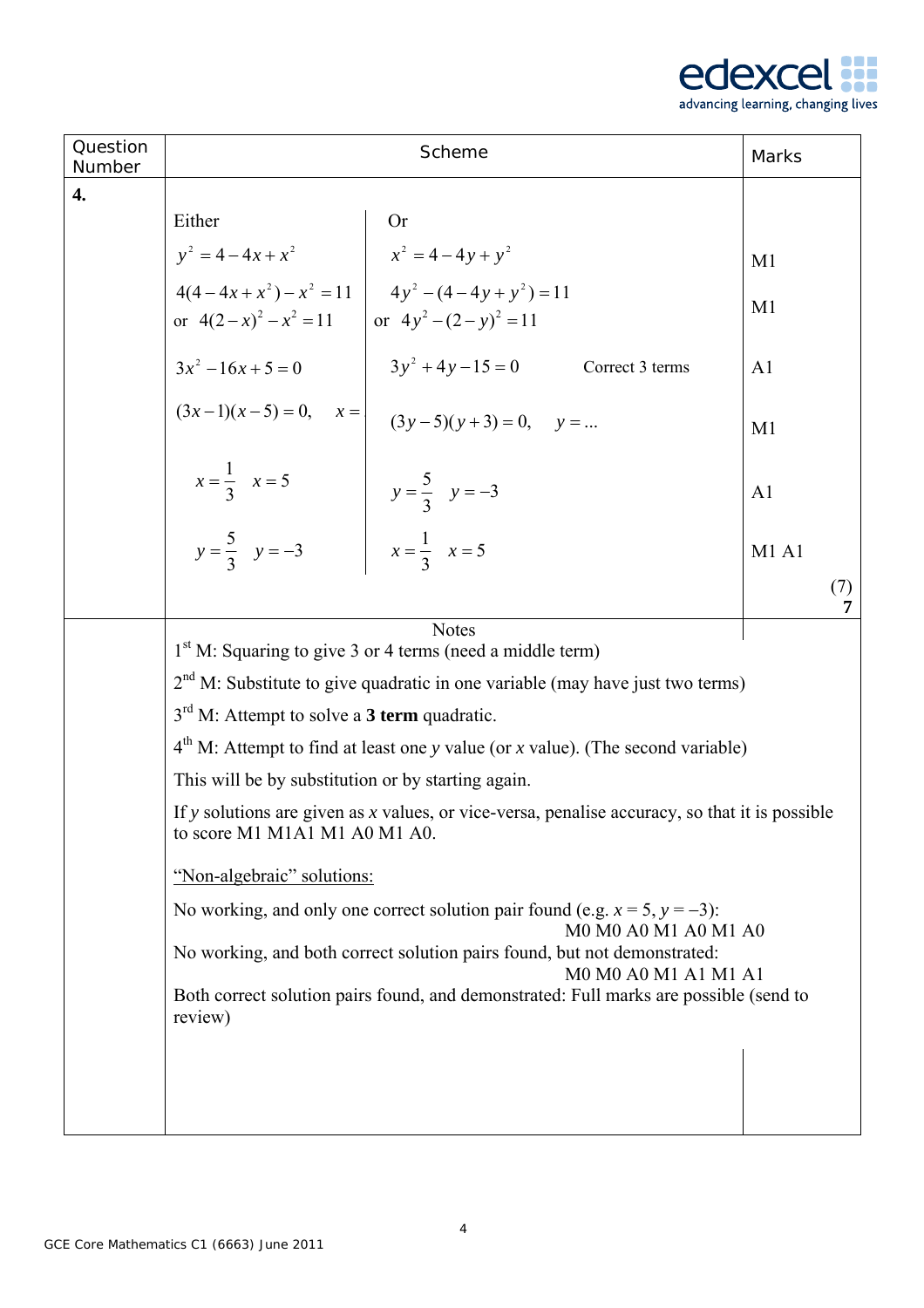

| Question<br>Number | Scheme                                                                                                                                                                                                                                                                                                                                                                                                                                                                                                                                                                                                                                                                  | Marks                           |
|--------------------|-------------------------------------------------------------------------------------------------------------------------------------------------------------------------------------------------------------------------------------------------------------------------------------------------------------------------------------------------------------------------------------------------------------------------------------------------------------------------------------------------------------------------------------------------------------------------------------------------------------------------------------------------------------------------|---------------------------------|
| 5.<br>(a)          | $(a, =) 5k + 3$                                                                                                                                                                                                                                                                                                                                                                                                                                                                                                                                                                                                                                                         | B <sub>1</sub><br>(1)           |
| (b)                | $(a_3 =) 5(5k + 3) + 3$<br>$= 25k + 18$<br>$(*)$                                                                                                                                                                                                                                                                                                                                                                                                                                                                                                                                                                                                                        | M <sub>1</sub><br>A1 cso<br>(2) |
| (c)<br>(i)         | $a_4 = 5(25k + 18) + 3$ $(= 125k + 93)$<br>$\sum_{r=1}^{4} a_r = k + (5k + 3) + (25k + 18) + (125k + 93)$                                                                                                                                                                                                                                                                                                                                                                                                                                                                                                                                                               | M <sub>1</sub>                  |
| (ii)               | $= 156k + 114$<br>$= 6(26k+19)$ (or explain each term is divisible by 6)                                                                                                                                                                                                                                                                                                                                                                                                                                                                                                                                                                                                | ao<br>(4)<br>7                  |
|                    | <b>Notes</b><br>(a) $5k + 3$ must be seen in (a) to gain the mark<br>(b) 1 <sup>st</sup> M: Substitutes their $a_2$ into $5a_2+3$ - note the answer is given so working must<br>be seen.<br>(c) 1 <sup>st</sup> M1: Substitutes their $a_3$ into $5a_3+3$ or uses $125k+93$<br>$2nd$ M1: for their sum $k + a_2 + a_3 + a_4$ - must see evidence of four terms with plus<br>signs and must not be sum of AP<br>$1st$ A1: All correct so far<br>$2nd$ A1ft: Limited ft – previous answer must be divisible by 6<br>(eg $156k + 42$ ). This is dependent on second M mark in (c)<br>Allow $\frac{156k+114}{6}$ = 26k +19 without explanation. No conclusion is<br>needed. |                                 |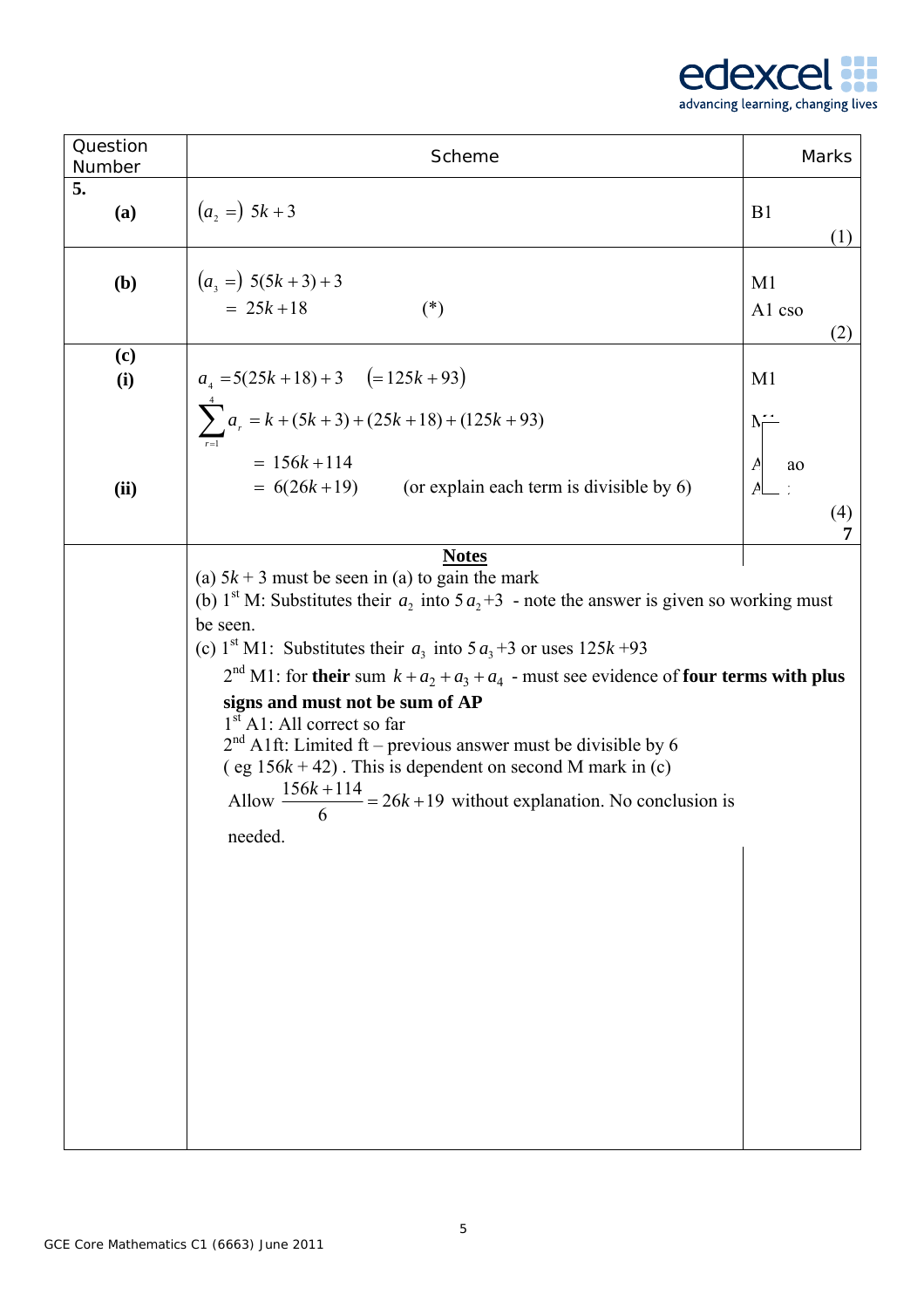

|  | advancing learning, changing lives |  |  |  |  |  |
|--|------------------------------------|--|--|--|--|--|
|--|------------------------------------|--|--|--|--|--|

| Question<br>Number | Scheme                                                                                                               | <b>Marks</b>          |
|--------------------|----------------------------------------------------------------------------------------------------------------------|-----------------------|
| 6.                 |                                                                                                                      |                       |
| (a)                | $p = \frac{1}{2}$ , $q = 2$ or $6x^{\frac{1}{2}}$ , $3x^2$                                                           | <b>B1</b> , <b>B1</b> |
| (b)                | $rac{6x^{\frac{3}{2}}}{\left(3\right)} + \frac{3x^3}{3}$ $\left(=4x^{\frac{3}{2}} + x^3\right)$                      | (2)<br>M1 A1ft        |
|                    |                                                                                                                      | M1A1                  |
|                    | $x = 4$ , $y = 90$ : $32 + 64 + C = 90 \Rightarrow C = -6$<br>$y = 4x^{\frac{3}{2}} + x^3 + "their - 6"$             | A <sub>1</sub>        |
|                    |                                                                                                                      | (5)                   |
|                    | <b>Notes</b>                                                                                                         |                       |
|                    | (a) Accept any equivalent answers, e.g. $p = 0.5$ , $q = 4/2$                                                        |                       |
|                    | (b) 1 <sup>st</sup> M: Attempt to integrate $x^n \to x^{n+1}$ (for either term)                                      |                       |
|                    | 1 <sup>st</sup> A: ft their p and q, but terms need not be simplified (+C not required for<br>this mark)             |                       |
|                    | $2nd$ M: Using $x = 4$ and $y = 90$ to form an equation in C.                                                        |                       |
|                    | $2nd$ A: cao                                                                                                         |                       |
|                    | $3rd$ A: answer as shown with simplified correct coefficients and powers – but follow<br>through their value for $C$ |                       |
|                    | If there is a 'restart' in part $(b)$ it can be marked independently of part $(a)$ , but marks for                   |                       |
|                    | part (a) cannot be scored for work seen in (b).                                                                      |                       |
|                    | Numerator and denominator integrated separately:                                                                     |                       |
|                    | First M mark cannot be awarded so only mark available is second M mark. So 1 out of 5<br>marks.                      |                       |
|                    |                                                                                                                      |                       |
|                    |                                                                                                                      |                       |
|                    |                                                                                                                      |                       |
|                    |                                                                                                                      |                       |
|                    |                                                                                                                      |                       |
|                    |                                                                                                                      |                       |
|                    |                                                                                                                      |                       |
|                    |                                                                                                                      |                       |
|                    |                                                                                                                      |                       |
|                    |                                                                                                                      |                       |
|                    |                                                                                                                      |                       |
|                    |                                                                                                                      |                       |
|                    |                                                                                                                      |                       |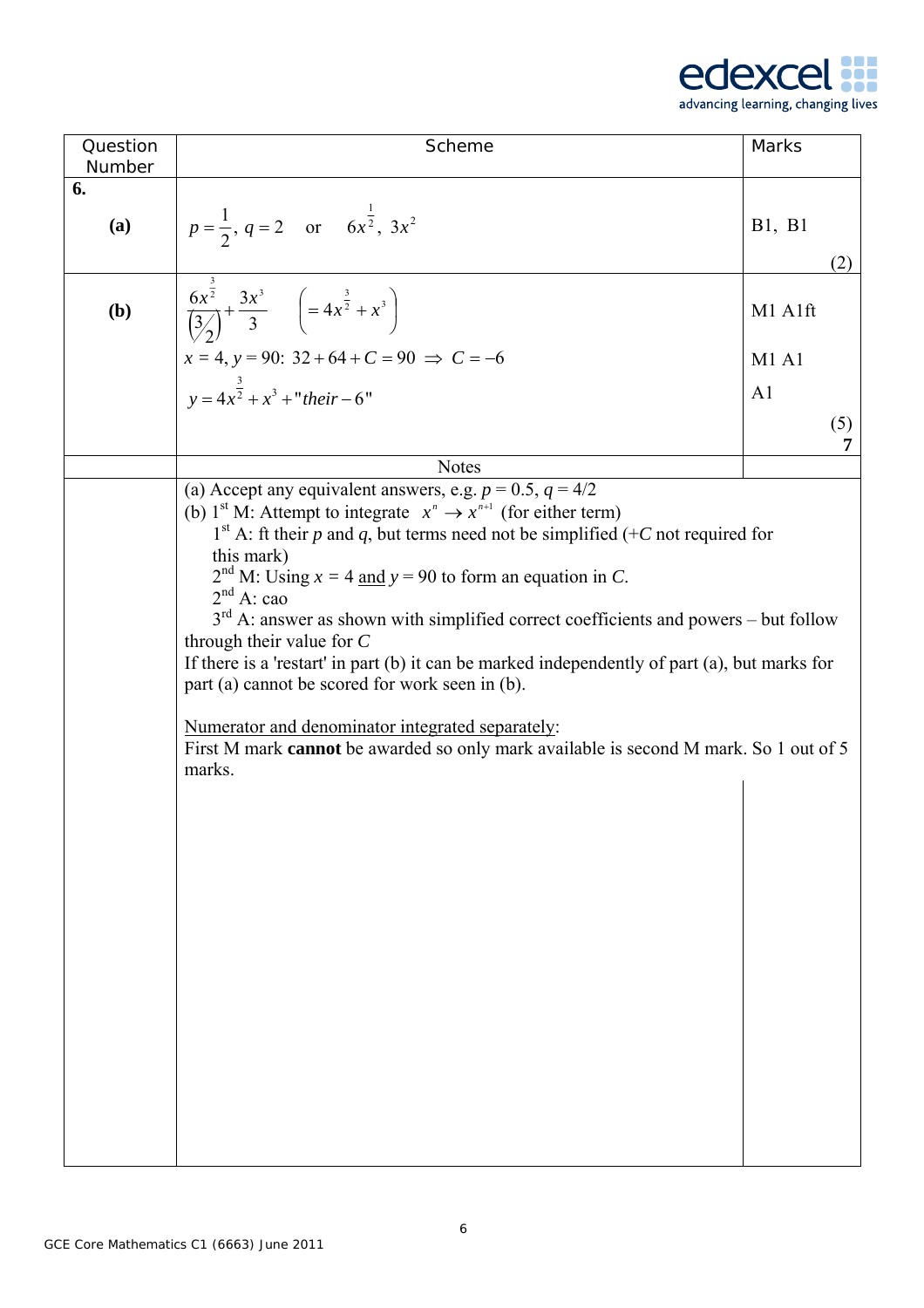

| Question<br>Number | Scheme                                                                                                                                                                                                                                                                                                                                                                                                                                                                                                                                                                                                                                                                                                    | Marks                    |
|--------------------|-----------------------------------------------------------------------------------------------------------------------------------------------------------------------------------------------------------------------------------------------------------------------------------------------------------------------------------------------------------------------------------------------------------------------------------------------------------------------------------------------------------------------------------------------------------------------------------------------------------------------------------------------------------------------------------------------------------|--------------------------|
| 7.                 |                                                                                                                                                                                                                                                                                                                                                                                                                                                                                                                                                                                                                                                                                                           |                          |
| (a)                | Discriminant: $b^2-4ac = (k+3)^2-4k$ or equivalent                                                                                                                                                                                                                                                                                                                                                                                                                                                                                                                                                                                                                                                        | M1A1<br>(2)              |
| (b)                | $(k+3)^{2} - 4k = k^{2} + 2k + 9 = (k+1)^{2} + 8$                                                                                                                                                                                                                                                                                                                                                                                                                                                                                                                                                                                                                                                         | <b>M1 A1</b><br>(2)      |
| (c)                | For real roots, $b^2 - 4ac \ge 0$ or $b^2 - 4ac > 0$ or $(k+1)^2 + 8 > 0$<br>$(k+1)^2 \ge 0$ for all k, so $b^2 - 4ac > 0$ , so roots are real for all k<br>$($ or<br>equiv.)                                                                                                                                                                                                                                                                                                                                                                                                                                                                                                                             | M1<br>A1 cso<br>(2)<br>6 |
|                    | <b>Notes</b><br>(a) $M1$ : attempt to find discriminant – substitution is required<br>If formula $b^2 - 4ac$ is seen at least 2 of a, b and c must be correct<br>If formula $b^2 - 4ac$ is <b>not</b> seen all 3 of a, b and c must be correct<br>Use of $b^2 + 4ac$ is M0<br>A1: correct unsimplified<br>(b) M1: Attempt at completion of square (see earlier notes)<br>A1: both correct (no ft for this mark)<br>(c) M1: States condition as on scheme or attempts to explain that their<br>$(k+1)^2 + 8$ is greater than 0<br>The final mark (A1cso) requires $(k+1)^2 \ge 0$ and conclusion. We<br>$A1$ :<br>will allow $(k+1)^2 > 0$ (or word positive) also allow $b^2 - 4ac \ge 0$ and conclusion. |                          |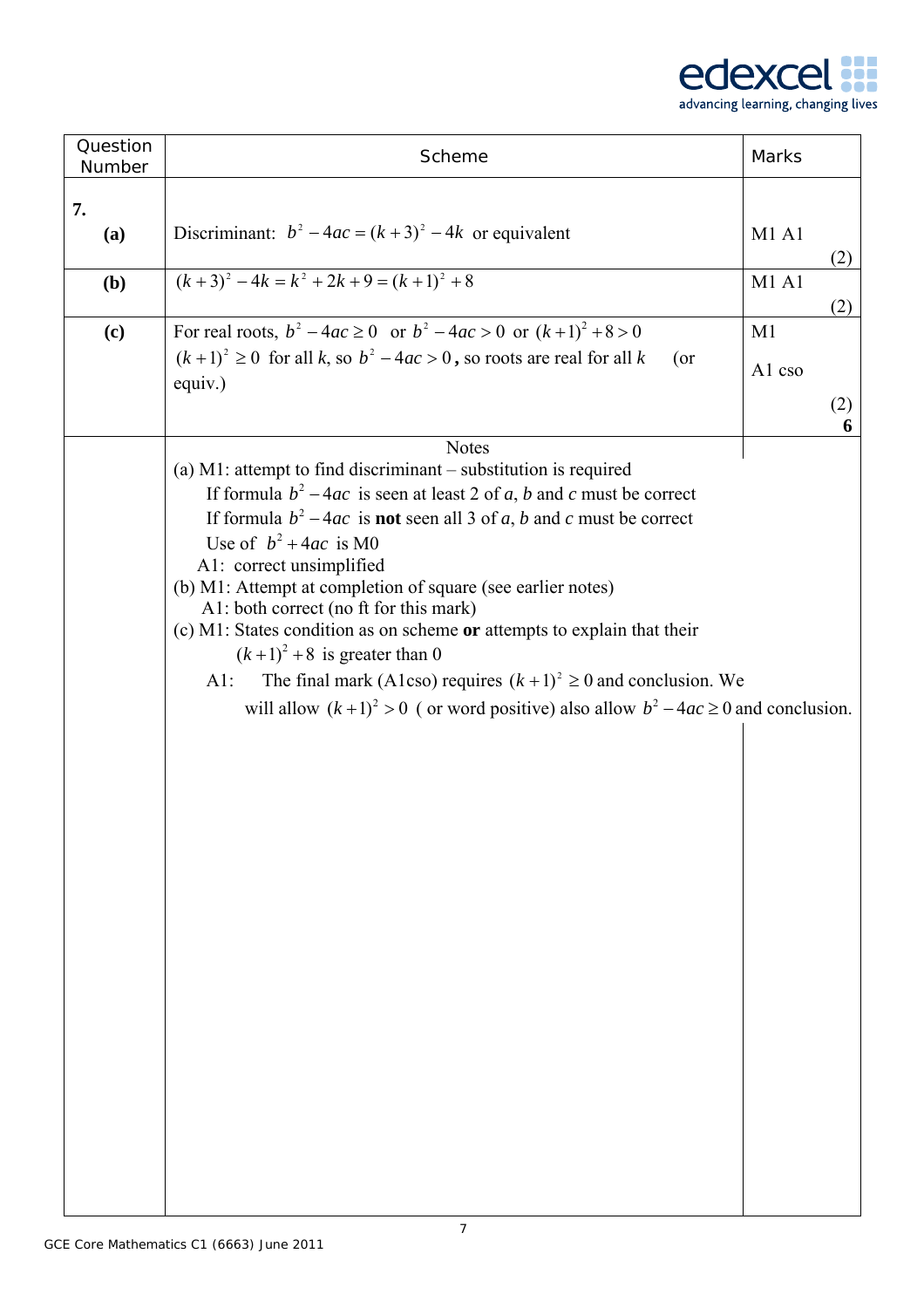

| Question<br>Number |                                                                                                                                                                                                                                                                                                                                            | Scheme                                                                                                                                                                                                                                                                                                                                 | Marks                 |
|--------------------|--------------------------------------------------------------------------------------------------------------------------------------------------------------------------------------------------------------------------------------------------------------------------------------------------------------------------------------------|----------------------------------------------------------------------------------------------------------------------------------------------------------------------------------------------------------------------------------------------------------------------------------------------------------------------------------------|-----------------------|
| 8.<br>(a)          |                                                                                                                                                                                                                                                                                                                                            | through $(0, 0)$<br>Shape<br>(3, 0)<br>$(1.5, -1)$                                                                                                                                                                                                                                                                                     | B1<br>B1<br>B1<br>(3) |
|                    |                                                                                                                                                                                                                                                                                                                                            |                                                                                                                                                                                                                                                                                                                                        |                       |
| (b)                |                                                                                                                                                                                                                                                                                                                                            | Shape $\left( \begin{array}{c} \searrow \\ \searrow \end{array} \right)$                                                                                                                                                                                                                                                               | B1                    |
|                    |                                                                                                                                                                                                                                                                                                                                            | $(0, 0)$ and $(6, 0)$                                                                                                                                                                                                                                                                                                                  | B1                    |
|                    |                                                                                                                                                                                                                                                                                                                                            | (3, 1)                                                                                                                                                                                                                                                                                                                                 | B1<br>(3)             |
| (c)                |                                                                                                                                                                                                                                                                                                                                            | Shape $\setminus$ , <u>not</u> through $(0, 0)$                                                                                                                                                                                                                                                                                        | M1                    |
|                    |                                                                                                                                                                                                                                                                                                                                            | Minimum in $4th$ quadrant                                                                                                                                                                                                                                                                                                              | A1                    |
|                    |                                                                                                                                                                                                                                                                                                                                            | $(-p, 0)$ and $(6-p, 0)$<br>$(3-p,-1)$                                                                                                                                                                                                                                                                                                 | B1<br>B1<br>(4)<br>10 |
|                    |                                                                                                                                                                                                                                                                                                                                            | <b>Notes</b>                                                                                                                                                                                                                                                                                                                           |                       |
|                    | (a) B1: U shaped parabola through origin<br>B1: (3,0) stated or 3 labelled on x axis<br>B1: $(1.5, -1)$ or equivalent e.g. $(3/2, -1)$<br>(b) B1: Cap shaped parabola in any position<br>$B1: (3,1)$ shown<br>(c) M1: U shaped parabola not through origin<br>B1: Coordinates stated or shown on $x$ axis<br><b>B1: Coordinates stated</b> | B1: through origin (may not be labelled) and $(6,0)$ stated or 6 labelled on x - axis<br>A1: Minimum in $4th$ quadrant (depends on M mark having been given)<br>Note: If values are taken for $p$ , then it is possible to give M1A1B0B0 even if there are<br>several attempts. (In this case all minima should be in fourth quadrant) |                       |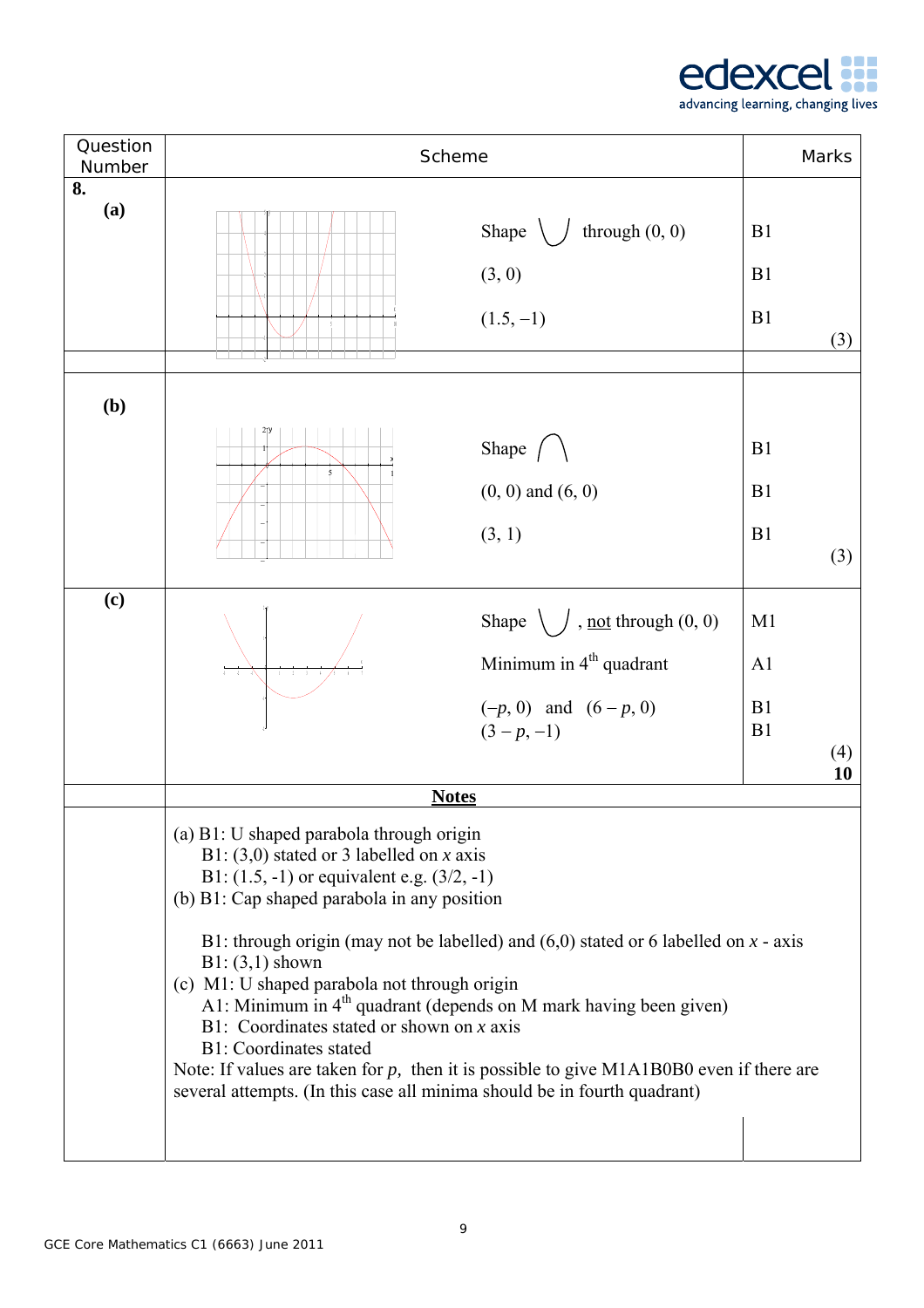

| Question<br>Number | Scheme                                                                                                                                                                                                                                                                                                                                                                                                                                                                                                                                                                                                                                                    | Marks                                               |
|--------------------|-----------------------------------------------------------------------------------------------------------------------------------------------------------------------------------------------------------------------------------------------------------------------------------------------------------------------------------------------------------------------------------------------------------------------------------------------------------------------------------------------------------------------------------------------------------------------------------------------------------------------------------------------------------|-----------------------------------------------------|
| 9.<br>(a)          | Series has 50 terms<br>$S = \frac{1}{2}(50)(2+100) = 2550$ or $S = \frac{1}{2}(50)(4+49\times2) = 2550$                                                                                                                                                                                                                                                                                                                                                                                                                                                                                                                                                   | B1<br>M1A1<br>(3)                                   |
| (b)                |                                                                                                                                                                                                                                                                                                                                                                                                                                                                                                                                                                                                                                                           |                                                     |
| (i)                | 100<br>$\overline{k}$                                                                                                                                                                                                                                                                                                                                                                                                                                                                                                                                                                                                                                     | B <sub>1</sub>                                      |
| (ii)               | Sum: $\frac{1}{2} \left( \frac{100}{k} \right) (k+100)$ or $\frac{1}{2} \left( \frac{100}{k} \right) \left( 2k + \left( \frac{100}{k} - 1 \right) k \right)$                                                                                                                                                                                                                                                                                                                                                                                                                                                                                              | M1A1                                                |
|                    | $=50+\frac{5000}{h}$<br>$(*)$                                                                                                                                                                                                                                                                                                                                                                                                                                                                                                                                                                                                                             | A1 cso                                              |
| (c)                | $50^{\text{th}}$ term = $a + (n-1)d$<br>= $(2k+1) + 49''(2k+3)''$<br>= $100k + 148$<br>$= 100k + 148$<br>$= 100k + 148$                                                                                                                                                                                                                                                                                                                                                                                                                                                                                                                                   | (4)<br>M <sub>1</sub><br>A <sub>1</sub><br>(2)<br>9 |
|                    | <b>Notes</b><br>(a) B for seeing attempt to use $n = 50$ or $n = 50$ stated<br>M for attempt to use $\frac{1}{2}n(a+l)$ or $\frac{1}{2}n(2a+(n-1)d)$ with $a=2$ and values<br>for other variables (Using $n = 100$ may earn B0 M1A0)<br>(b) M for use of $a = k$ and $d = k$ or $l = 100$ with their value for n, could be numerical or<br>even letter $n$ in correct formula for sum.<br>A1: Correct formula with $n = 100/k$<br>A1: NB Answer is printed $-$ so no slips should have appeared in working<br>(c) M for use of formula $a + 49d$ with $a = 2k + 1$ and with d obtained from difference of<br>terms<br>A1: Requires this simplified answer |                                                     |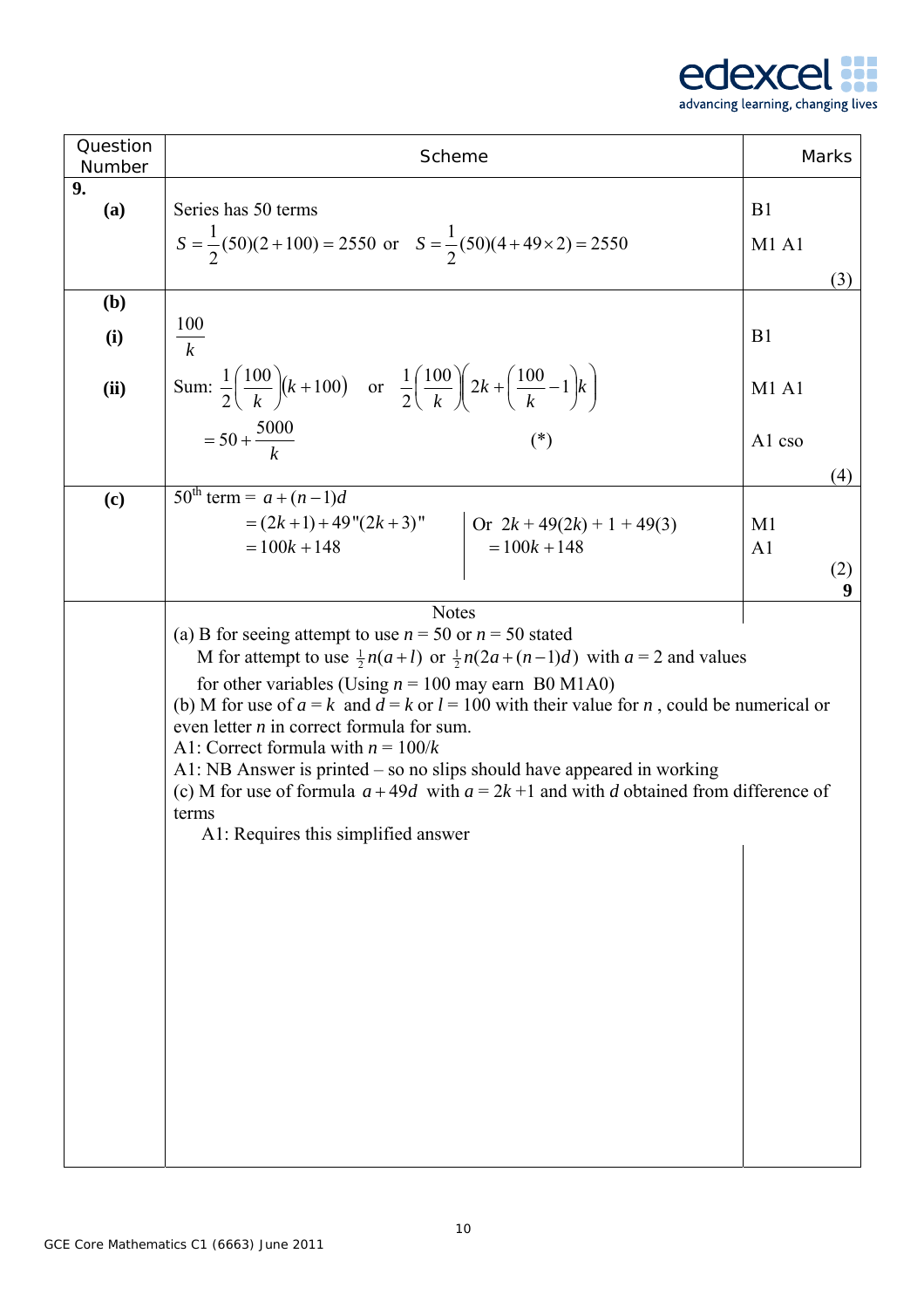

| Question<br>Number | Scheme                                                                                                                                                                                                                                                                                                                                                                                                                                                                                                                                                                                                                                         | <b>Marks</b>                            |
|--------------------|------------------------------------------------------------------------------------------------------------------------------------------------------------------------------------------------------------------------------------------------------------------------------------------------------------------------------------------------------------------------------------------------------------------------------------------------------------------------------------------------------------------------------------------------------------------------------------------------------------------------------------------------|-----------------------------------------|
| 10.<br>(a)         | Shape (cubic in this orientation)<br><b>Touching</b> <i>x</i> -axis at $-3$<br><b>Crossing at <math>-1</math> on x-axis</b><br>Intersection at 9 on y-axis                                                                                                                                                                                                                                                                                                                                                                                                                                                                                     | B <sub>1</sub><br>B1<br>B1<br>B1<br>(4) |
| (b)                | $y = (x+1)(x^2+6x+9) = x^3 + 7x^2 + 15x+9$ or equiv. (possibly<br>unsimplified)<br>Differentiates their polynomial correctly – may be unsimplified<br>$\frac{dy}{dx} = 3x^2 + 14x + 15$<br>$(*)$                                                                                                                                                                                                                                                                                                                                                                                                                                               | B1<br>M1<br>A1 cso<br>(3)               |
| (c)                | At $x = -5$ : $\frac{dy}{dx} = 75 - 70 + 15 = 20$<br>At $x = -5$ : $y = -16$<br>$y - ("16") = "20"(x - (-5))$ or $y = "20x" + c$ with $(-5, -"16")$<br>used to find $c$<br>$y = 20x + 84$                                                                                                                                                                                                                                                                                                                                                                                                                                                      | B1<br>B1<br>M1<br>A <sub>1</sub><br>(4) |
| (d)                | Parallel: $3x^2 + 14x + 15 = 20$ "<br>$(3x-1)(x+5) = 0$ $x = $<br>$x=\frac{1}{3}$                                                                                                                                                                                                                                                                                                                                                                                                                                                                                                                                                              | M1<br>M1<br>A <sub>1</sub><br>(3)<br>14 |
|                    | <b>Notes</b><br>(a) Crossing at $-3$ is B0. Touching at $-1$ is B0<br>(b) M: This needs to be correct differentiation here<br>A1: Fully correct simplified answer.<br>(c) M: If the $-5$ and "-16" are the wrong way round or $-$ omitted the M mark can still be given<br>if a correct formula is seen, (e.g. $y - y_1 = m(x - x_1)$ ) otherwise M0.<br>$m$ should be numerical and not $0$ or infinity and should not have involved negative<br>reciprocal.<br>(d) $1st$ M: Putting the derivative expression equal to their value for gradient<br>$2nd$ M: Attempt to solve quadratic (see notes) This may be implied by correct<br>answer. |                                         |